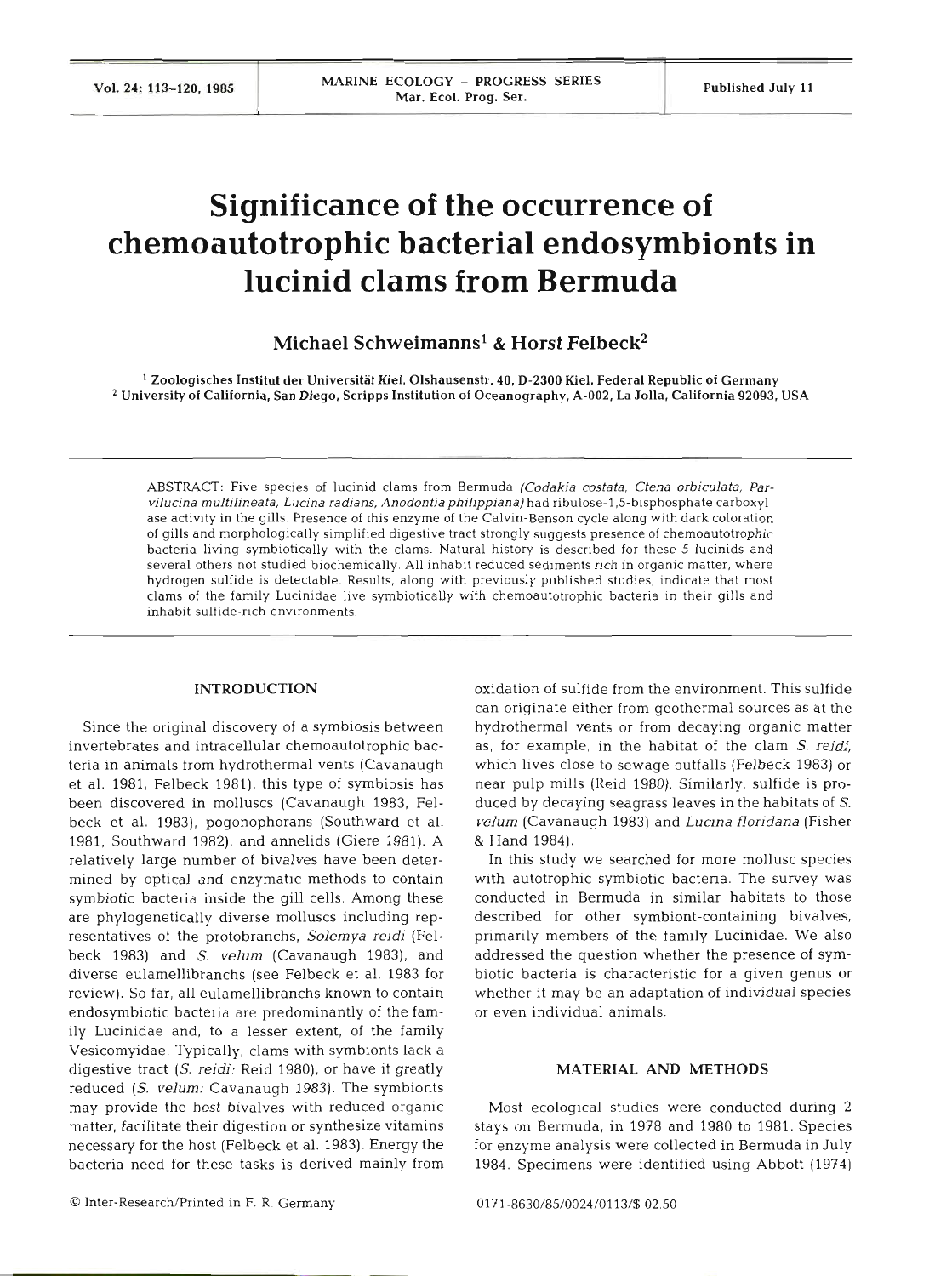and Britton (1972). The most common clams *Codakia orbicularis, C. costata, Ctena orbiculata,* and *Parvilucina multilineata* were sampled quantitatively by SCUBA diving using an air-suction sampler manually controlled by the diver (frame size of sampled area was 400 cm<sup>2</sup>; mesh size 500  $\mu$ m). Collection site for these animals was the inshore lagoon, Harrington Sound, south of Trunk Island where 6 or **7** samples were taken from each of 3 stations (3 m, 9 m, and **13** m depth) at monthly intervals. In 1978 samples from 2 transects, from shallow water down into the basin, were used for estimates of animal distribution. Sediments were taken and analyzed for grain size as described by Neumann (1965).

The redox potential discontinuity layer (RPD-layer) was identified by the sulfide dependent change of color in carbonate sediments as described by Adshead (1964).

Since the other 2 species collected, *Anodontia philippiana* and *Lucina radians,* are uncommon or rare on Bermuda a quantitative analysis of their life habits could not be performed. A. *philippiana* was found in Mangrove Bay, Ferry Reach, using the method described by Obrochta & Paisley (1970). L. *radians*  could be detected offshore of Windsor Beach, north of North Rock in 17 m depth, and off the North East Breakers in 18 m depth in canyons.

Results from Harrington Sound were analyzed using the U-test of Mann and Whitney (95 % confidence) for the comparison of populations of species in different habitats. Thus the favorite biotopes of species were emphasized and compared to records of molluscan associations on the Bermuda platform and descriptions of their habitats (Gould 1968, Aurelia 1969, Waller 1973, Barnes & v. Bodungen 1978, v. Bodungen et al. 1982).

The method described by Felbeck (1981) was used for testing the enzyme indicative of the presence of autotrophic bacteria in the gills, the characteristic enzyme of the Calvin-Benson cycle, ribulose-1,5-bisphosphate carboxylase. Gills were dissected from freshly collected animals and the activity assayed in

the supernatant of a centrifuged (10 min, 27,000 g) homogenate.

#### **RESULTS**

#### *Occurrence and habitat* **of** *lucinid species in Bermuda*

Eight species of lucinids are known to live in Bermuda (Table l), 5 of which we investigated; the other 3 species could not be found. The main collection site was in Harrington Sound where their habitat could be described by sediment analyses.

Grain size analyses of 2 transects in Harrington Sound are shown in Table 2. The grain size shifts to smaller fractions with increasing depth. In Harrington Sound lucinid species range from shallow water (seagrass beds or close vicinity) down to the upper part of the *Oculina* zone (10 to 13 m) (Fig. 1). In other lagoons, e.g. St. George's Harbour and Castle Harbour, lucinid species favor habitats with grain sizes similar to those found in Harrington Sound (Morris et al. 1977, v. Bodungen et al. 1982).

*Codakia orbicularis* predominantly occurs in seagrass beds (p < 0.05, Fig. l) *(Thalassia testudium, Syringodium filiforme)* in 5 to 12 cm depth, a few cm below the RPD-layer, although juveniles also settle in sandy and muddy sediments (Fig. **2).** There, however, C. *orbicularis* does not reach the size possible in seagrass beds (no more than 16 mm compared to  $> 9$  cm).

*Codakia costata* and *Ctena orbiculata* are less abundant and show a very patchy distribution. Specimens of 1 cm diameter were found in the *Oculina* zone in about **4** cm depth. According to Aurelia (1969) they can be very abundant in *Thalassia* beds (26 ind m-2) but he did not separate the 2 species. Larval settlement is very low since the size classes of 1 to 2 mm were very rare throughout the year. *C. orbiculata* is not restricted to shallow water sediments but also favors muddy sediments (St. George's Harbour) or deeper water (Jackson 1973, Treece 1980). C. *orbiculata* has been described as a conspicuous infaunal element in Great Sound (v. Bodungen et al. 1982).

|  |  | Table 1. Species of bivalves collected in Bermuda with locations (shown in Fig. 1) and range of distribution |
|--|--|--------------------------------------------------------------------------------------------------------------|
|--|--|--------------------------------------------------------------------------------------------------------------|

| Species                                         | Locality         | Range of distribution            |
|-------------------------------------------------|------------------|----------------------------------|
| Linga pensylvanica (Linne 1758)                 | 1.2              | Cape Hatteras-West Indies        |
| Parvilucina multilineata (Tuomey & Holmes 1857) | 3, 4, 5, 6, 8, 9 | Cape Hatteras-West Indies-Brazil |
| Codakia orbicularis (Linne 1758)                | 3, 4, 5, 6, 7, 8 | Florida-West Indies-Brazil       |
| Codakia costata (Orbigny 1842)                  | 5.8              | Cape Hatteras-West Indies-Brazil |
| Ctena orbiculata (Montagu 1808)                 | 3, 5, 8, 9       | Cape Hatteras-West Indies-Brazil |
| Ctena pectinella (Adams 1852)                   | 3, 6, 9          | Florida-West Indies-Brazil       |
| Lucina radians (Conrad 1841)                    | 10, 11, 12       | Cape Hatteras-West Indies        |
| Anodontia philippiana (Reeve 1850)              | 4.8              | Cape Hatteras-Florida-Cuba       |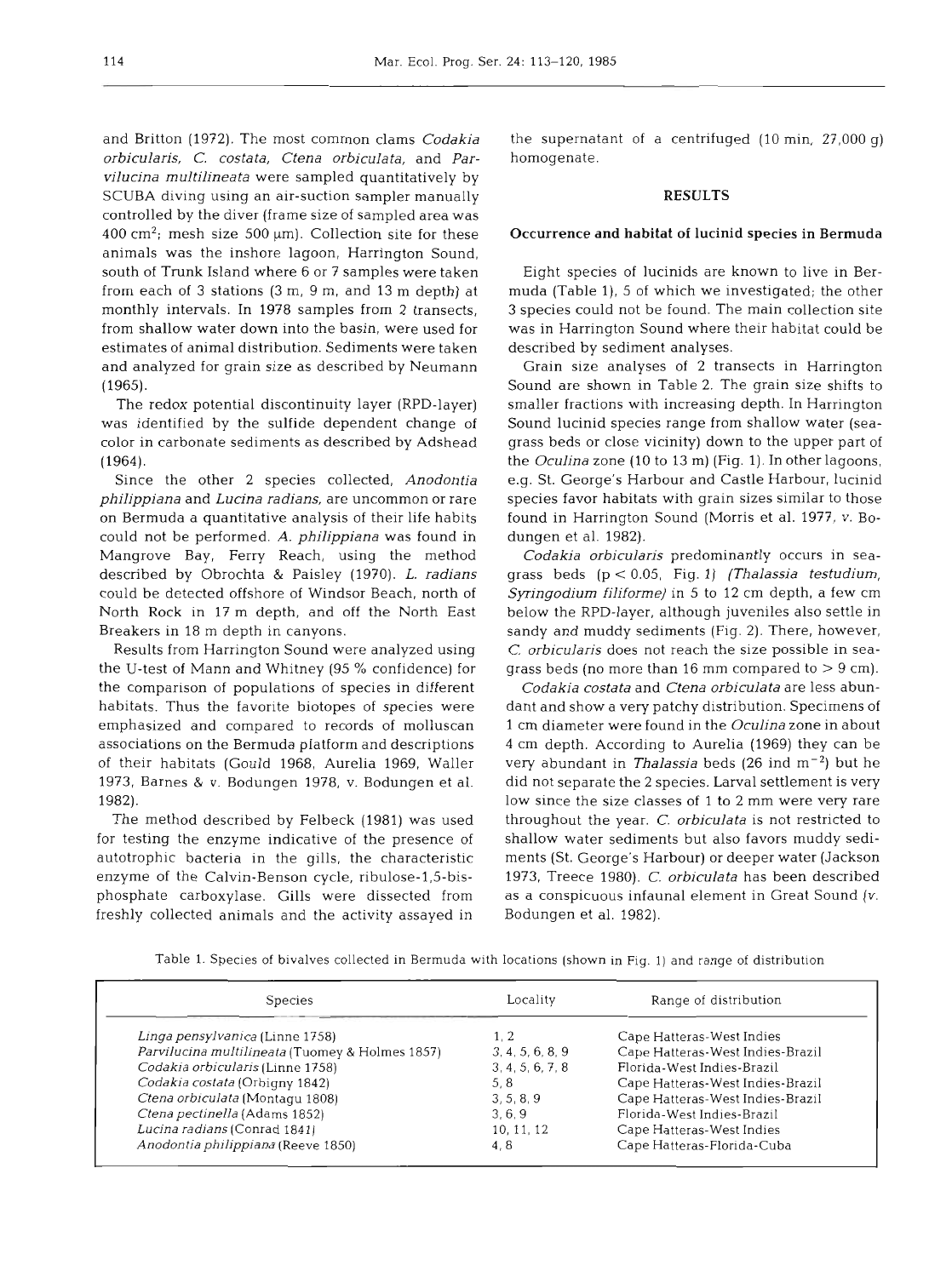| Depth $(m)$ | $> 2000 \mu m$ | $> 500 \mu m$ | $>200 \text{ µm}$ | $>63 \mu m$       | $> 20 \mu m$ | $<$ 20 $\mu$ m | Sediment         |
|-------------|----------------|---------------|-------------------|-------------------|--------------|----------------|------------------|
|             |                |               |                   | <b>Transect A</b> |              |                |                  |
| 10          | 30.6           | 11.4          | 9.2               | 27.2              | 17.4         | 2.2            | $M + S$ , Sh, Oc |
| 11          | 4.7            | 15.9          | 13.7              | 20.6              | 40.9         | 3.6            | $M + S$ , Sh, Oc |
| 16          | 1.5            | 5.1           | 4.8               | 25.2              | 58.1         | 4.9            | M. Sh            |
| 19          | 0.5            | 4.8           | 5.9               | 15.1              | 65.7         | 7.9            | M, Sh            |
| 22          | 0.4            | 0.2           | 0.9               | 10.2              | 76.8         | 10.7           | M                |
| 24          | 0.7            | 0.3           | 0.9               | 5.7               | 78.6         | 11.6           | М                |
|             |                |               |                   | <b>Transect B</b> |              |                |                  |
| 2.5         | 6.2            | 37.1          | 50.0              | 5.6               | 0.9          | 0.2            | S                |
| 7           | 13.3           | 31.3          | 39.7              | 7.8               | 5.1          | 2.9            | SS, Sh           |
| 12          | 9.8            | 6.8           | 7.9               | 25.9              | 48.1         | 3.8            | $M + S$ , Sh, Oc |
| 15          | 1.4            | 2.9           | 3.7               | 22.0              | 55.9         | 4.5            | M, Sh            |
| 16          | 17.2           | 4.9           | 3.9               | 10.1              | 58.0         | 5.0            | M, Sh            |
| 18          | 14.3           | 8.9           | 7.9               | 10.2              | 53.2         | 4.7            | M, Sh            |
| 20          | 3.5            | 5.0           | 10.2              | 12.0              | 63.6         | 4.7            | M, Sh            |

Table 2. Grain size distribution (1 exemplary sample per depth) of various surface sediments from 2 transects in Harrington Sound. Fractions expressed as % of total dry weight. S: medium sand; SS: medium sand with fine sand and silt; M + S: silt with fine sand; M: silt; Sh: shell fragments; Oc: *Oculina* 

*Ctena pectinella* prefers rather fine sandy sediments in protected shallow inshore bays (e.g. northeast of Smith's Island in St. George's Harbour and Tucker Town Cove in Castle Harbour) which are influenced by weak tidal currents.

*Pam'lucina multilineata* is found predominantly in sheltered inshore bays with high sedimentation rates of fine particles due to reduced water movement (Fig. 3). It is very abundant and part of the dominant infauna. Harrington Sound which was investigated more closely has a variety of sediments ranging from very little silt content to silt with shell fragments (Table 1; Neumann 1965). The population density of *P. multilineata* ranges from **2** to 20 ind 0.1 m-2 in shallow sand,  $3$  to  $46$  ind  $0.1 \text{ m}^{-2}$  in sand with higher silt components, and 9 to  $63$  ind  $0.1 \text{ m}^{-2}$  in the upper part of the *Oculina* zone (Fig. **3),** a belt ranging from 10 to **13** m depth with high sedimentation rates of fine



Fig. 1. Map of Bermuda with sampling locations: (1) Ireland Island, (2) Somerset Island, (3) Great Sound, (4) Hamilton Harbour, (5) Harrington Sound, (6) Castle Harbour, (7) Whalebone Bay, (8) Mangrove Bay. (9) St. George's Harbour, (10) North Rock. (11) Northeastern Breakers, (12) Southshore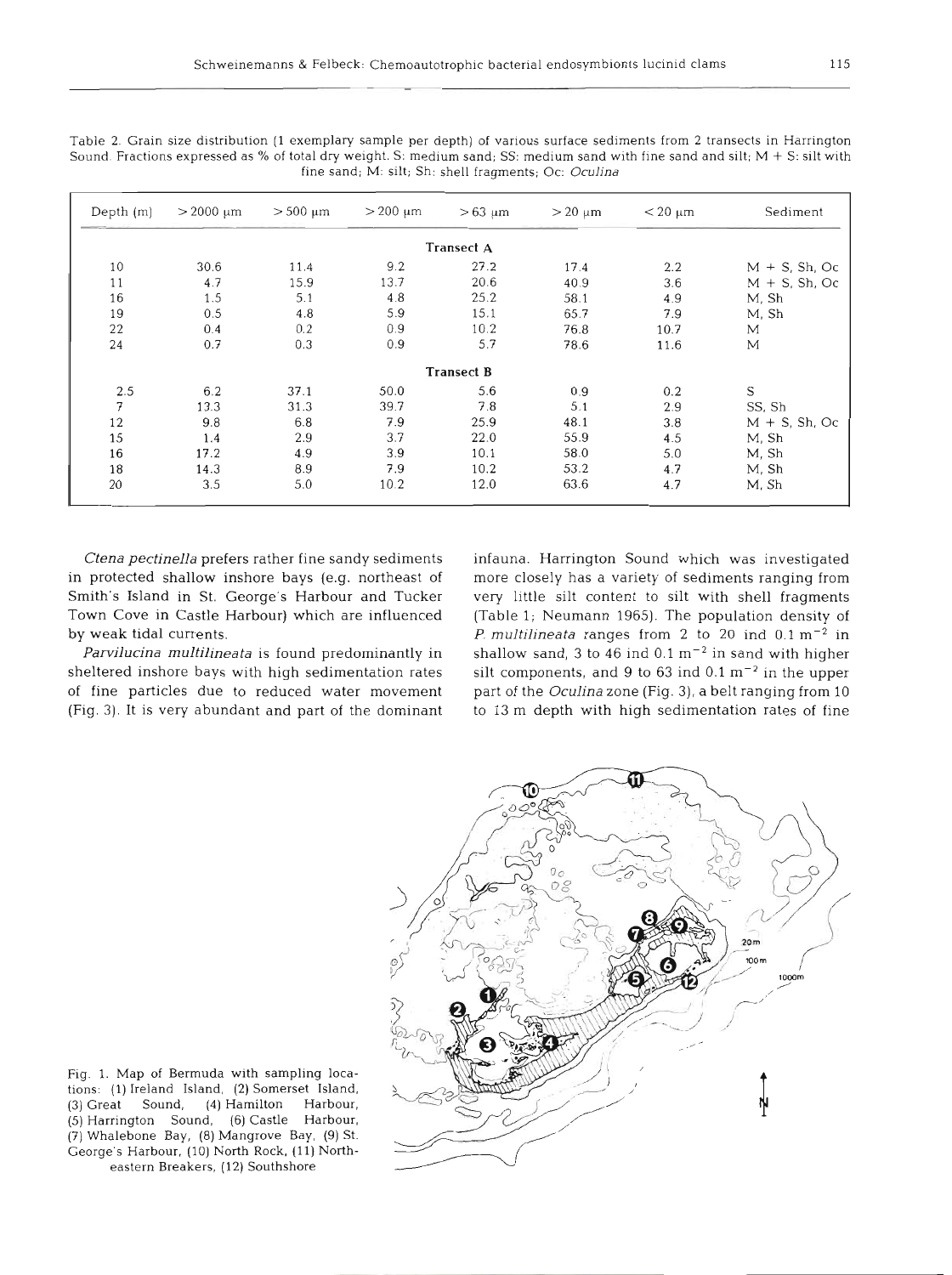

Fig. 2. *Codakia orbicularis, C. costata, C. orbiculata.* Abundance in various sediments. Means  $\pm$  SD. S: shallow sand (1) to **3** m depth) (n = 94); SM: sand with higher silt content (5 to 9 m depth) (n = 82); OZ: *Oculina* zone, shell and coral fragments, predominantly silt with a small fraction of fine sand

particles. From October to February P. *multilineata*  was present in 43 to 71 % of the samples taken at shallow sand stations while from March to September this ratio was between 86 and 100 %. Presence at other stations ranges between 83 and 100 % throughout the year. The RPD-layer in this environment is at a few mm depth. Dwarf forms of 1 to 4 mm diameter lived down to 1 cm in the sediment, below the RPD-layer, and contained males (3.5 mm size) with ripe gonads and females (4.4 mm size) with fully developed eggs.

*Lucina radians* occurs in canyons along the reef fringe (North Rock, 15 m depth; N. E. Breakers, 17 m depth; sheltered canyons along South Shore). It is common in its habitat (2 ind  $m^{-2}$ ) but the distribution pattern is patchy. Although still offering quite sheltered conditions the sediments inhabited by L. *radians*  are more frequently disturbed by wave action or windinduced currents than inshore sediments. Sediment fractions are  $\sim$  10 % debris (corals, shells)  $>$  2 mm,  $\sim$  50 % very coarse to coarse sand with fine gravel 500 to 2,000  $\mu$ m,  $\sim$  38 % fine sand 125 to 500  $\mu$ m, the rest contains silt plus organic components.



Fig. 3. *Parvilucina multilineata.* Abundance in various sediments. Means  $\pm$  SD. See Fig. 2 for explanation of abbreviations

*Linga pensylvanica* was only found at 2 sites (Ireland Island, Somerset Island) in shallow water *Thalassia*  beds. It is considered to be very rare in Bermuda. Fossil records, however, are common in the vicinity of Mangrove Bay, Somerset Island and the southern part of Ireland Island (pers. obs. and collections).

*Anodontia philippiana* inhabits very sheltered bays often close to mangrove stands, e.g. Mangrove Bay, Ferry Reach (Obrochta & Paisley 1970), and Hamilton Harbour (v. Bodungen et al. 1982). This species was widely distributed in inshore shallow waters in the past but possibly due to anthropogenic reduction of mangroves, populations are now very small and almost exclusively only fossil records are left (e.g. Millhouse Bay, Gibbet Island). Remainders of peat layers consisting of leaf and branch material were observed close to the fossils in these shallow bays. Specimens of 7 cm diameter were collected in Mangrove Bay, Ferry Reach, 60 to 70 cm deep in the sediment at the edge of a mangrove stand. The undisturbed sediments consist of silt to clay with thin intervening layers of fine sand. No juveniles were found. In Hamilton Harbour *A. philippiana* lives in muddy sediments in a passage with an abundance up to  $319 \pm 256$  ind m<sup>-2</sup> (v. Bodungen et al. 1982 p. 77, Sta. 20).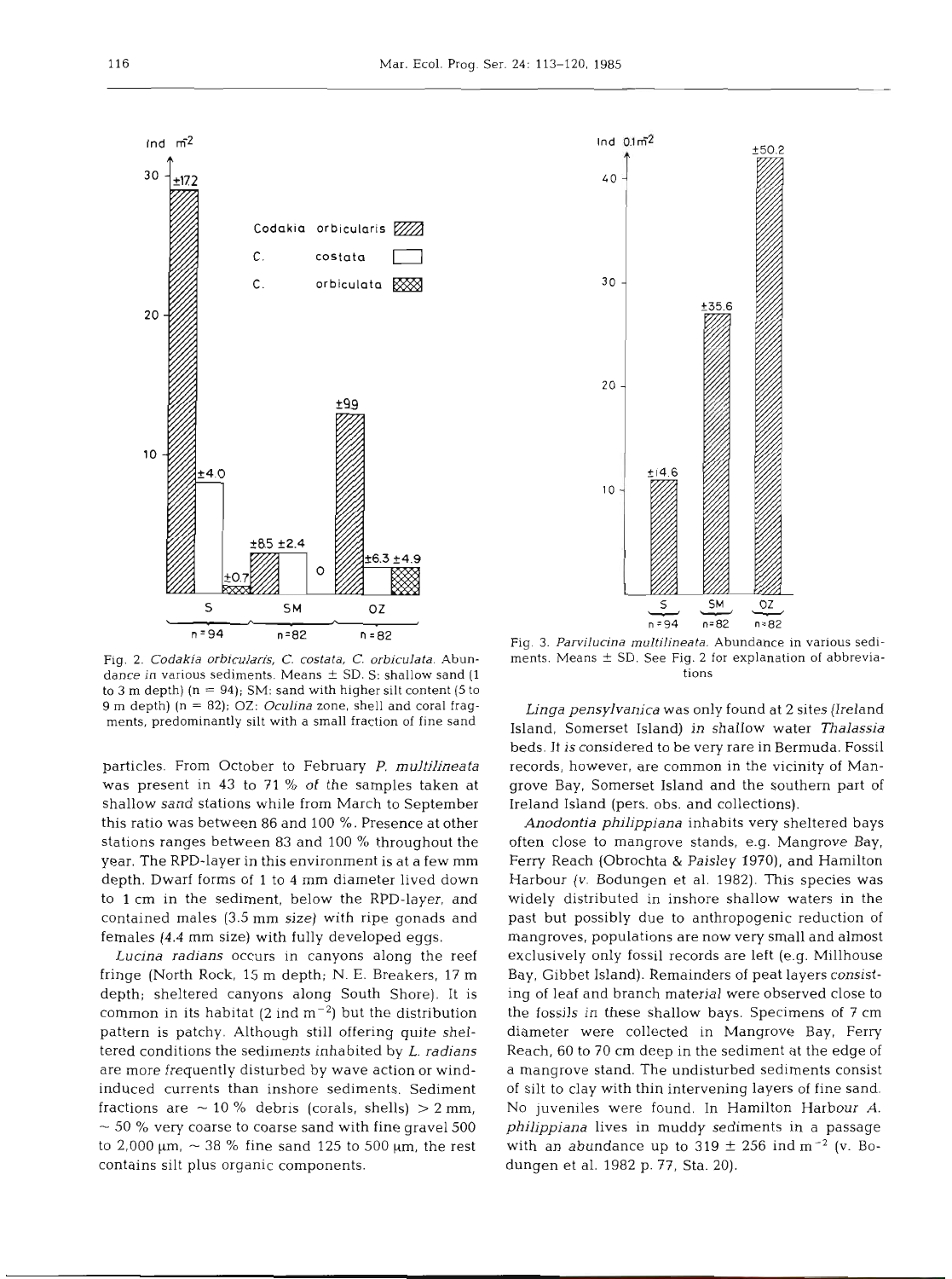| Table 3. Activities of ribulose-1,5-bisphosphate carboxylase |  |
|--------------------------------------------------------------|--|
| in the gills of some bivalve species from Bermuda            |  |

| Species                                                                                                                                                                    | Activity<br>$\mu$ mol min <sup>-1</sup> (q fresh wt) <sup>-1</sup> |  |  |
|----------------------------------------------------------------------------------------------------------------------------------------------------------------------------|--------------------------------------------------------------------|--|--|
| Codakia orbiculata                                                                                                                                                         | 0.14                                                               |  |  |
| Codakia costata                                                                                                                                                            | 0.32                                                               |  |  |
| Anodontia philippiana                                                                                                                                                      | 0.1                                                                |  |  |
| Lucina radians <sup>1</sup>                                                                                                                                                | 0.03                                                               |  |  |
| Parvilucina multilineata <sup>1</sup>                                                                                                                                      | 0.03                                                               |  |  |
| <sup>1</sup> Due to the small size of the animals no clean preparation<br>of gills was possible i.e. gill tissue was probably contami-<br>nated with mantle or foot tissue |                                                                    |  |  |

# **Indication for autotrophic symbiotic bacteria in gills of Lucinidae**

Gills were dissected from 5 bivalve species (listed in Table 3) and the activity of **ribulose-1,5-bisphosphate**  carboxylase tested. The tests were positive indicating the presence of autotrophic bacteria. All gills were unusually thick, the color ranging from light brown to dark purple.

#### **DISCUSSION**

Five species of lucinid clams were shown to contain the enzyme **ribulose-1,5-bisphosphate** carboxylase in extracts of gill tissue. This enzyme is characteristic for

the presence of the Calvin-Benson cycle of autotrophic CO, fixation in microorganisms and plants, but not in animals. The presence of this enzyme in non-digestive (to avoid contamination by food or gut bacteria) and non-green (to avoid symbiotic algae or chloroplasts as source) animal tissues has been used in the past to indicate the existence of a symbiosis of autotrophic bacteria with an invertebrate host (Felbeck 1981, Felbeck et al. 1981). In all cases where a closer examination of the bacterial symbionts with electron microscopy was performed, its existence could be proven (Cavanaugh et al. 1981, Cavanaugh 1983, Felbeck 1983, Berg & Alatalo 1984, Fischer & Hand 1984, Giere et al. 1984, Giere 1985). It is therefore assumed that also in these newly described cases the enzyme is an indicator for bacteria in the gill cells. All the clams from Bermuda investigated in this paper live in a common environment which may be typical for lucinid bivalves containing bacterial symbionts. It is characterized by the availability of undisturbed sediments and input of organic material as has been summarized by Morris et al. (1977).

Lucinid clams containing bacterial symbionts are listed in Table 4. One group *(Codakia orbicularis, Ctena orbiculata)* prefers shallow inshore sediments in seagrass beds which are known to stabilize sediments, reduce water movements, and trap detritus and organic debris from the phytal zone of rocky shorelines (Fenchel 1970, Jackson 1972). This preference is also observed in the Caribbean (Stanley 1970, Jackson 1972, 1973, Turney & Perkins 1972, Young & Young

| Subfamily and species              | Dark gills | RuBPCase | Reference               |
|------------------------------------|------------|----------|-------------------------|
| Lucininae                          |            |          |                         |
| Linga (Lucina) pensylvanica        |            | $^+$     | Berg & Alatalo 1984     |
| Parvilucina tenuisculpta           |            |          | Felbeck et al. 1981     |
| P. multilineata                    |            |          |                         |
| Codakia orbicularis                |            |          | Berg & Alatalo 1984     |
| C. costata                         |            |          |                         |
| Ctena orbiculata                   |            |          |                         |
| Ct. pectinella                     |            |          | Jackson 1973            |
| Lucina pectinata                   |            |          | Read 1966, Jackson 1973 |
| L. radians                         |            | $^{+}$   |                         |
| L. nassula                         |            | $^{+}$   | Berg & Alatalo 1984     |
| Myrteinae                          |            |          |                         |
| Myrtea spinifera                   | ┿          |          | Schweimanns unpubl.     |
| Lucinoma annulata                  | $^{+}$     | $^{+}$   | Felbeck et al. 1981     |
| <b>Milthinae</b>                   |            |          |                         |
| Anodontia alba                     | ┿          |          | Jackson 1973            |
| A. philippiana                     | $^+$       | $^+$     |                         |
| Pseudomiltha (Lucina) floridana    | $^+$       | $^{+}$   | Fischer & Hand 1984     |
| Species investigated in this study |            |          |                         |

Table 4. List of lucinid clams proven or suspected to contain bacterial symbionts. Where no  $+$  is listed no information is available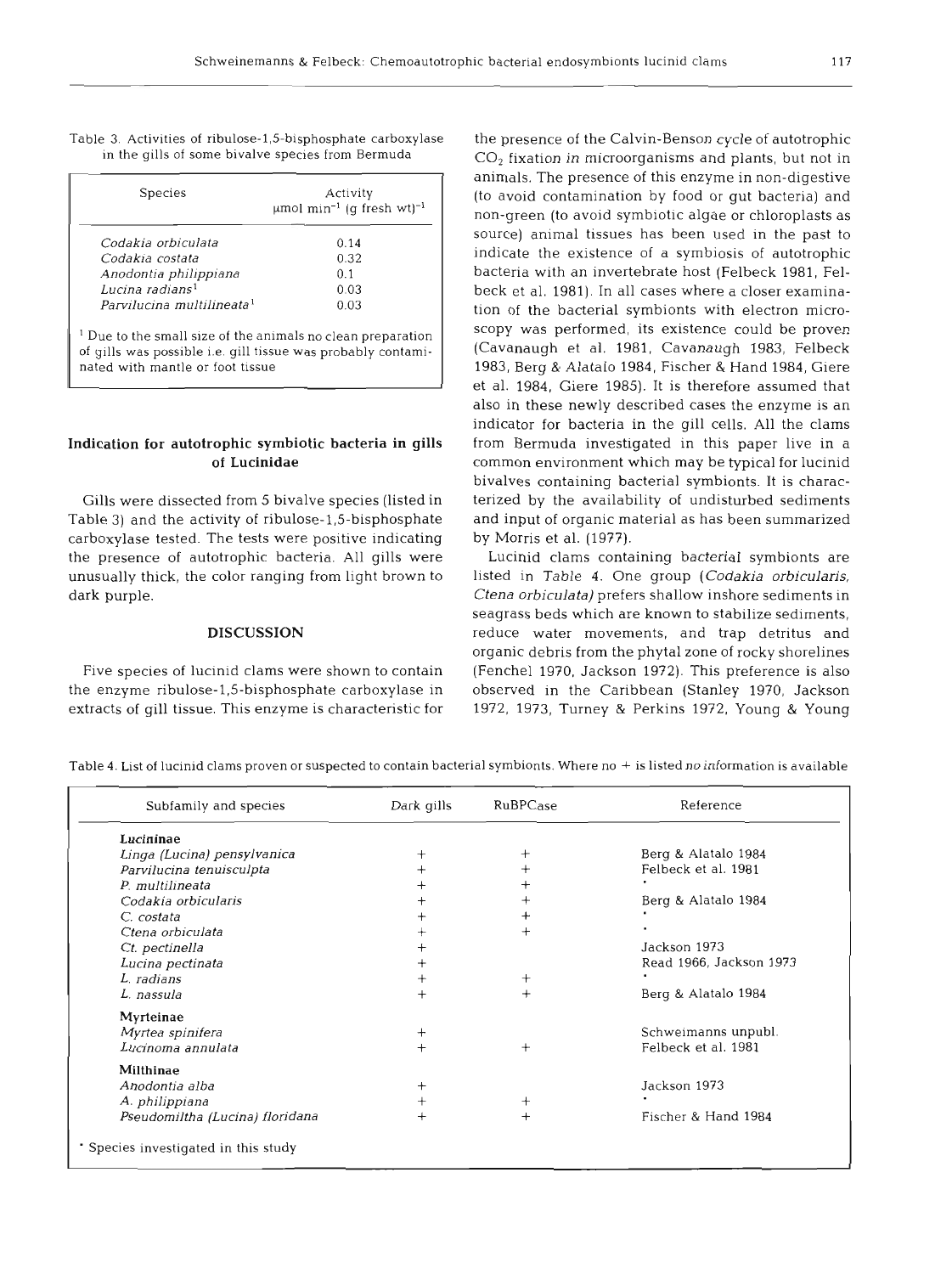1982). The same habitat is preferred by *Lucina pectinata* and *Linga pensylvanica* (Stanley 1970, Young & Young 1982). C. *orbiculata* dominates in sea water ponds (e.g. Walsingham Pond) with slow water exchange in 'muddy' sediments (Gould 1968). *Parvilucina multilineata* prefers biotopes with high organic sedimentation and resuspension. A similar distribution pattern is shown by the Pacific relative *P. tenuisculpta,* which favors either a biotope with coarse carbonate sediments and high organic content or a habitat influenced by highly organic sewage wastewater (Jones & Thompson 1984).

Several adaptations to the habitat can be found in the lucinids on Bermuda and generally in other relatives, e.g. embryo protection by egg capsules (Miyazaki 1938, Blacknell & Ansell 1974), and a reduction of the digestive tract which is expressed in loss of sorting areas and reduction of palps and ducts connecting digestive diverticula and stomach (Allen 1958). In the past, this has been interpreted as a simplification to enable species which live in an environment poor in suspended small food to consume large food particles such as decomposed organic material (Purchon 1960). The presence of symbiotic bacteria in the clam gills suggests another explanation for the reduced digestive tract, i.e. the animals do not need much, if any, particulate food, because all or part of their nutritional requirements are satisfied by using organic material released by the bacteria. In some other bivalves *(Solemya reidi)* or worms (e.g. all pogonophorans, the oligochaete *Phallodrilus leukodermatus)* containing bacterial symbionts the reduction of the digestive tract is complete, i.e. no digestive tract is formed (Reid 1980, Giere 1981, Ott et al. 1982). This finding suggests that these animals are able to survive entirely on the supply of reduced organic matter produced by the bacteria and uptake of dissolved organic material from the environment. It has been proposed that the symbiotic bacteria are supported by the presence of environmental hydrogen sulfide which they oxidize to gain energy for *CO2* fixation (Felbeck et al. 1983). In the environment of the lucinid species in Bermuda conditions are comparable to the biotopes where other animals with reduced or absent guts are found. Sediments are rich in particulate and dissolved organic material (Erlenkeuser et al. 1981, Giere et al. 1982), and microbially produced sulfide is present in the immediate environment since all clams in Bermuda ascertained to have symbionts live beneath the RPD-layer (pers. obs.). Many other lucinid clams described live in similar environments to those on Bermuda (Stanley 1970, Moore & Lopez 1972, Poore & Rainer 1974, Tanaka & Kikuchi 1979, Morton 1983). It has been shown that other animal/bacteria symbioses from sulfide rich habitats not only survive high sulfide concentrations,

but also metabolize sulfide efficiently (Arp & Childress 1983, Felbeck 1983, Powell & Somero 1983). This ability has been attributed to either a sulfide detoxification system or the hemoglobin present in the gills of these animals (Doeller 1984). This dark color (ranging from light brown to deep purple), probably due to hemoglobin, has been found in gills of all bivalves containing bacteria. Unfortunately, only a few morphological descriptions of bivalves in the literature describe the color of the gill. Only Jackson (1973) mentions that *Anodontia alba* and *Ctena pectinella* from Jamaica have 'dark colored' gills with granules interpreted as respiratory pigments (Jackson 1973, Read 1966). The color of the gills is not characteristic for a given species but depends on the nutritional status of the clam. The gills of freshly collected clams are usually light brown and turn darker to dark purple during holding (Vetter 1985).

In summary, all lucinid species we have investigated contain symbiotic bacteria and live in environments with similar characteristics. In addition, all species have colored gills, which is a common feature of all bivalves with bacterial symbionts so far identified. Based on our results and information from the literature the conclusion is obvious that the presence of symbiotic bacteria may be a family characteristic of the Lucinidae. It could explain the reduced digestive tracts and the observation that lucinids are found in environments considered hostile to animals because of their high concentrations of sulfide.

Whether all members of the superfamily Lucinoidea form symbiotic associations still has to be evaluated. The Thyasiridae are certainly probable candidates to contain bacteria since they have so many characteristics in common with the Lucinidae, including dark colored gills with granules (Allen 1958, Jackson 1973), deep burrows in sediments (Stanley 1970), and egg capsules and lecitrophic development with short pelagic stage (Blacknell & Ansell 1974).

How widely spread this phenomenon of a symbiosis between autotrophic bacteria and molluscs really is will be shown in the future. The number of associations known has increased dramatically since the original discovery in 1981 (Cavanaugh et al. 1981, Felbeck 1981). This occurrence of symbioses in pogonophorans, oligochaetes, and molluscs of the families Vesicomyidae, Solemyidae, and Lucinidae although polyphyletically acquired may have important evolutionary and systematical significance. An example could be the occurrence of endosymbionts in the Lucinidae which could provide another clue to possible relationships with other families, e.g. Thyasiridae.

*Acknowledgements.* M.S. was supported by a Montgomery-Moore Fellowship and participated at the BMFT-Projekt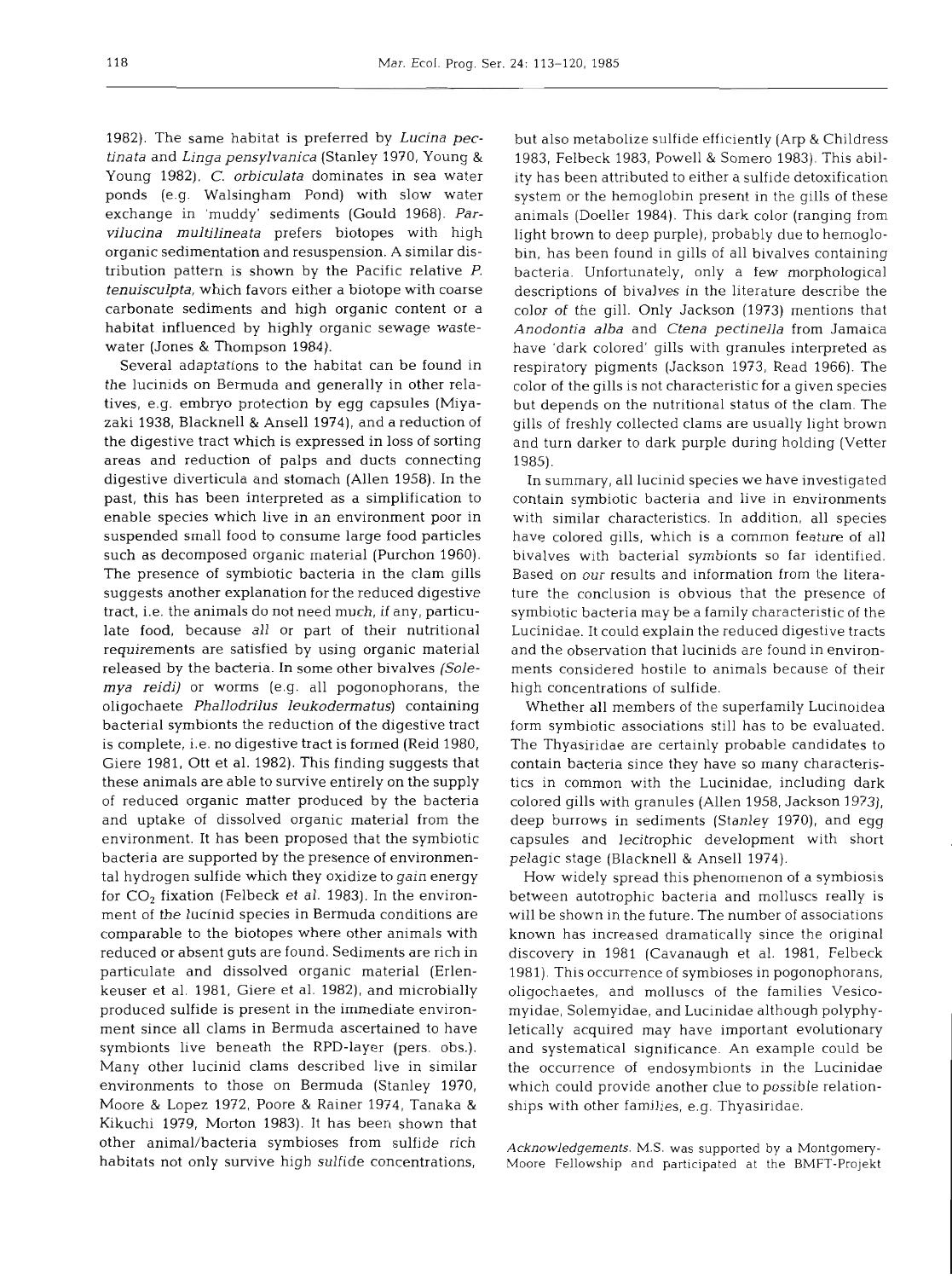'Palaeoklima' (0710-52762-8). In addition, the studies were supported by grants from the NSF (OCE83-11259) and the National Geographic Society (2821-84) to H.F. Contribution No. 1046 of the Bermuda Biological Station.

#### LITERATURE CITED

- Abbott, R. (1974). American Seashells. Second ed. Van Nostrand Reinhold, N.Y
- Adshead, J. (1964). Iron content and pH characteristics of Bermuda carbonate muds. In: Chave, K. E. (ed.) Report on advanced sciences seminar in marine organism-sediment interrelationships. Berm. Biol. Stn 1964: 1-5
- Allen, J. (1958). On the basic form and adaptations to habitat in the Lucinacea (Eulamellibranchia). Phil. Trans. R. Soc. B 684: 421-484
- Aurelia, M. (1969). The habitats of some subtidal pelecypods in Harrington Sound, Bermuda. In: Ginsburg, R. N., Stevens, S. M. (ed.) Seminar on organism-sediment interrelationship. Berm. Biol. Stn Spec. Publ. 6: 39-52
- Arp, A., Childress, J. (1983). Sulfide binding by the blood of the hydrothermal vent tube worm, Riftia pachyptila. Science 219: 295-297
- Barnes, J., v. Bodungen, B. (1978). The Bermuda marine environment, Vol. 11. Berm. Biol. Stn Spec. Publ. 17: 1-190
- Berg, C.. Alatalo, P. (1984). Potential of chemosynthesis in molluscan mariculture. In: Morse, D. E., Chew, K. K., Mann, R. (ed.) Recent innovations in cultivation of pacific molluscs. Elsevier, Amsterdam, p. 165-179
- Blacknell, W., Ansell, A. (1974). The direct development of the bivalve *Thyasira gouldi* (Philippi). Thalassia jugosl.  $10: 23 - 43$
- v. Bodungen, B., Jickells, T., Smith, S., Ward, J., Hillier, G. (1982). The Bermuda marine environment, Vol. 111. Berm. Biol. Stn Spec. Publ. 18: 1-123
- Britton, J. (1972). Two new species and a new subgenus of Lucinidae (mollusca), with notes on certain aspects of lucinid phylogeny. Smithson. Contr. Zool. 129: 1-19
- Cavanaugh, C., Gardiner, S., Jones. M,, Jannasch, H., Waterbury, J. (1981). Prokaryotic cells in the hydrothermal vent tube worm *Riftia pachyptila* Jones: Possible chemoautotrophic symbionts. Science 213: 340-342
- Cavanaugh, C. (1983). Symbiotic chemoautotrophic bacteria in marine invertebrates from sulphide-rich habitats. Nature, Lond. 302: 58-61
- Erlenkeuser. H., Dawson, R.. Fuetterer, D., Heinrich, H., Liebezeit, G., Meischner, D., Mueller, P,, Wefer, G. (1981). Environmental changes during the last 9000 years as reflected in a sediment core from Harrington Sound, Bermuda. In: Wefer, G. R., Dawson, R., Hempel, G. (ed.) The Harrington Sound Project, Kiel University. Berm. Biol. Stn Spec. Publ. 19: 1-94
- Doeller, J. E. (1984). A hypothesis for the metabolic behavior of *Solemya velum,* a gutless bivalve. Am Zool. 24: 57A
- Felbeck, H. (1981). Chemoautotrophic potential of the hydrothermal vent tube worm *Riftia pachyptila* Jones (Vestimentifera). Science 213: 336-338
- Felbeck, H. (1983). Sulfide oxidation and carbon fixation by the gutless clam *Solemya reidi:* An animal-bacteria symbiosis. J. comp. Physiol. 152: 3-11
- Felbeck, H., Childress, J., Somero, G. (1981). Calvin-Benson cycle and sulphide oxidation enzymes in animals from sulphide-rich habitats. Nature, Lond. 293: 291-293
- Felbeck, H.. Childress, J., Somero. G. (1983). Biochemical interactions between molluscs and their algal and bacterial symbionts. In: Hochachka, P. W. (ed.) The mollusca. Vol. 2. Academic Press, New York, p. 331-358
- Fenchel, T (1970). Studies on the decomposition of organic detritus derived from turtle grass, *Thalassia testudinum.*  Limnol. Oceanogr 15: 14-20
- Fisher, M., Hand, S. (1984). Chemoautotrophic symbionts in the blvalve *Lucina flondana* from Seagrass beds. Biol. Bull. mar biol. Lab., Woods Hole 165: 167-181
- Giere, 0. (1981). The gutless marine oligochaete *Phallodrilus leukodermatus.* Structural studies on an aberrant tubificid associated with bacteria. Mar. Ecol. Prog. Ser. 5: 353-357
- Giere, 0.. Liebezeit, G., Dawson, R. (1982). Habitat conditions and distribution patterns of the gutless oligochaete *Phallodrilus leukodermatus.* Mar. Ecol. Prog. Ser. 8: 291-299
- Giere, O., Felbeck, H., Dawson, R., Liebezeit, G. (1984). The gutless oligochaete *Phallodrilus leukodermatus* Giere, a tubificid of structural, ecological, and physiological relevance. Hydrobiologia 115: 83-89
- Giere, 0. (1985). Structure and position of bacterial endosymbionts in the gill filaments of Lucinidae from Bermuda (Mollusca. Bivalvia). Zoomorph. (in press)
- Gould, S. (1968). The molluscan fauna of an unusual pond, a natural experiment in form and composition. Breviora 308:  $1 - 13$
- Jackson, J. (1972). The ecology of the molluscs of Thalassia communities, Jamaica, West Indies. 11. Molluscan population variability along an environmental stress gradient. Mar. Biol. 14: 304-337
- Jackson. J. (1973). The ecology of Thalassia communities, Jamaica, West Indies. VI. Distribution, environmental physiology, and ecology of common shallow water species. Bull, mar. sci. 23. 313-350
- Jones, G., Thompson, B. (1984). The ecology of *Parvilucina tenujsculpta* (Carpenter, 1864) (Blvalvia, Lucinidae) on the southern California borderland. Veliger 26: 188-198
- Miyazaki. J. (1938). On the incubatory habitats and shelled larvae of bivalves. 11. Bot. Zool. Tokyo 6/7: 1213-1218
- Moore, H. B.. Lopez, N. N. (1972). A contribution to the ecology of the lamellibranch *Anodontia alba.* Bull. mar. sci. 22: 381-39
- Morris, B., Barnes, J., Brown, I., Markham, J. (1977). The Bermuda marine environment: a report of the Bermuda inshore waters investigation 1976-1977. Berm. Biol. Stn Res. Spec. Publ. 15
- Morton, B. (1983). Mangrove bivalves. In: Wilbur, K. W. (ed.) The mollusca. Vol. 2. Academic Press, New York, p. 77-138
- Neumann, C. (1965). Process of recent carbonate sedimentation in Harrington Sound, Bermuda. Bull. mar. sci. 15: 987-103
- Obrochta, J. A., Paisley, D. C. (1970). Observations on the ecology of the pelecypod *Anodontia schrammi* in Bermuda. Berm. Biol. Stn Spec. Publ. 7: 7-12
- Ott, J., Rieger, G., Rieger, R., Enders, F. (1982). New mouthless interstitial worms from the sulfide system: Symbiosis with prokaryotes. P.S.Z.I. Mar. Ecol. 3: 313-333
- Poore, G., Rainer, S. (1974). Distribution and abundance of softbottom molluscs in Port Phillip Bay, Victoria, Australia. Aust, J. mar. Freshwat. Res. 25: 371-41 1
- Powell, M,, Somero, G. (1983). Blood components prevent sulfide poisoning of respiration of the hydrothermal vent tube worm, *Riftia pachyptila.* Science 219: 297-299
- Purchon, R. (1960). The stomach in the Eulamellibranchia; stomach types IV and V. Proc. zool. Soc. Lond. 135: 431-489
- Read, K. (1966). The hemoglobin and myoglobin. In: Wilbur, K. W.. Yonge, M. (ed.) Physiology of mollusca, Vol. 2. Academic Press, New York, p. 209-232
- Reid, R. (1980). Aspects of the biology of a gutless species of